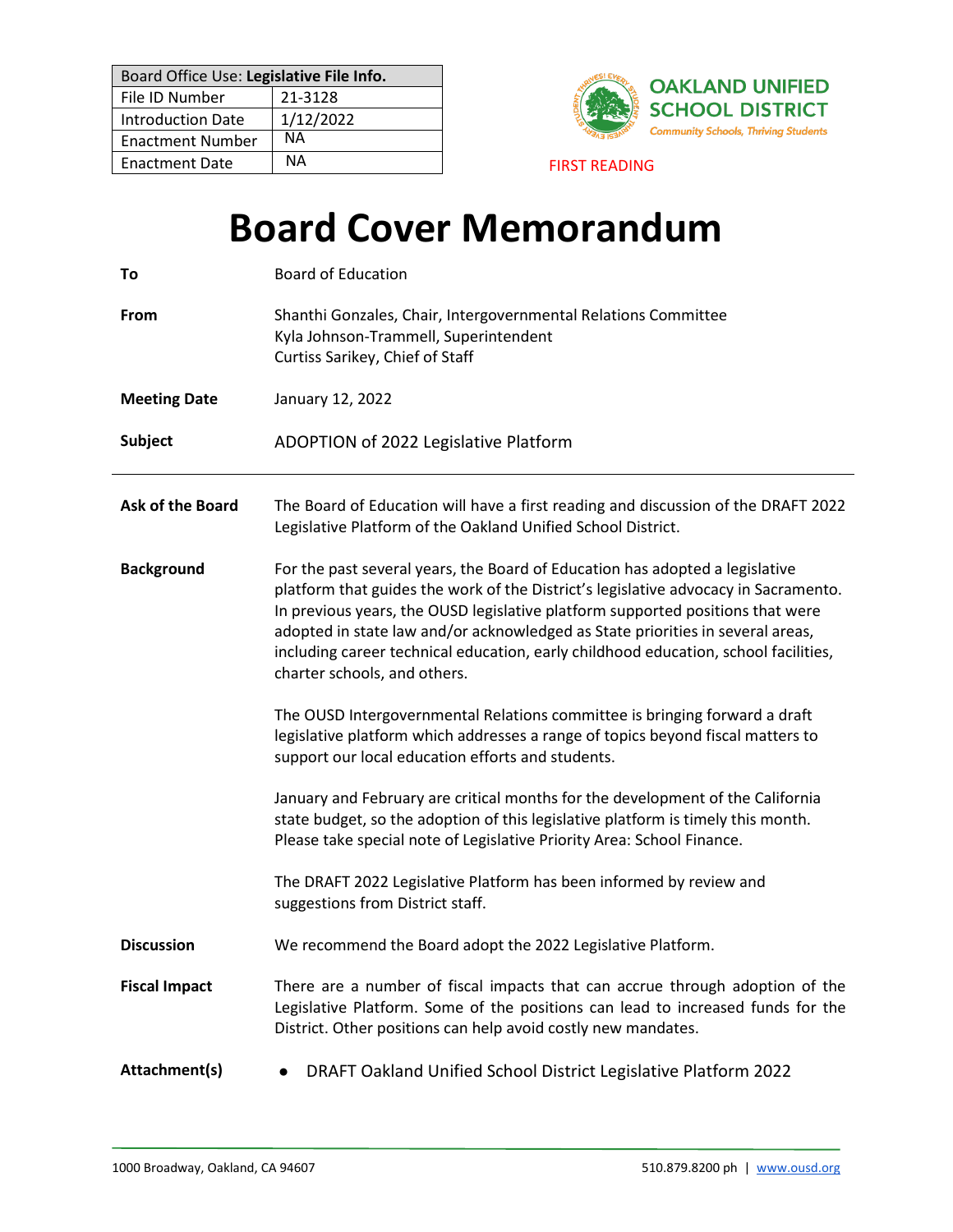### **DRAFT**

### **Oakland Unified School District Legislative Platform 2022**

## **Background**



#### **DRAFT**

#### **OAKLAND UNIFIED SCHOOL DISTRICT LEGISLATIVE PLATFORM 2022**

#### **BACKGROUND:**

Recognizing we are in the process of coming back from the trauma and challenges of the pandemic, a time in our history like no other, is key in helping our students and our organization recover and grow stronger into the future. At the same time, during the pandemic, we were reminded in vivid terms how important our schools are in our community. OUSD schools are where Oakland comes together. They are places of joy and beauty, safety and rejuvenation, friendship and scholarship.

We aim to build on our foundation as a full service community school district, and a district focused on equity and college, career and community success.

We adopted a Strategic Plan 2021-2024 to guide us on this journey and to bring together the collective resilience, wisdom, ideas and know-how of our community to create the conditions for all of our students to thrive. Our legislative priorities are aligned and support our four key initiatives: Ensuring Strong Readers by Third Grade; Supporting Empowered Graduates; Creating Joyful Schools; and Growing a Diverse and Stable Staff. Moreover, our strategic plan is unapologetically about Black and Brown excellence - meaning that our planning, strategy, training, resources and programming is designed by centering our most marginalized students, our students furthest from success and opportunity. We are committed to the success of *all* students.

We also know that the pandemic has exacerbated ongoing challenges and created new ones that we must continue to problem solve, address and build new innovative solutions and partnerships to ensure the health of our district for current and future students. The myriad issues of declining enrollment, increased chronic absenteeism, increased demand for independent study, profound social emotional impacts on students and the need for continued commitment to COVID testing, safety and vaccinations call on us to lead with grace, intelligence and perseverance locally while also advocating and partnering with state entities for the best solutions - with student academic and social emotional success at the center.

Fulfilling our vision and mission, addressing challenges and innovating for student success requires resources and the strategic use of all of our assets. We are committed to pursuing adequate resources for our students, and transparently and responsibly managing our resources to ensure the success of current students and many generations of future students. Our plans and actions today must be with the mindset of building a healthy and exemplary school district for our children's children.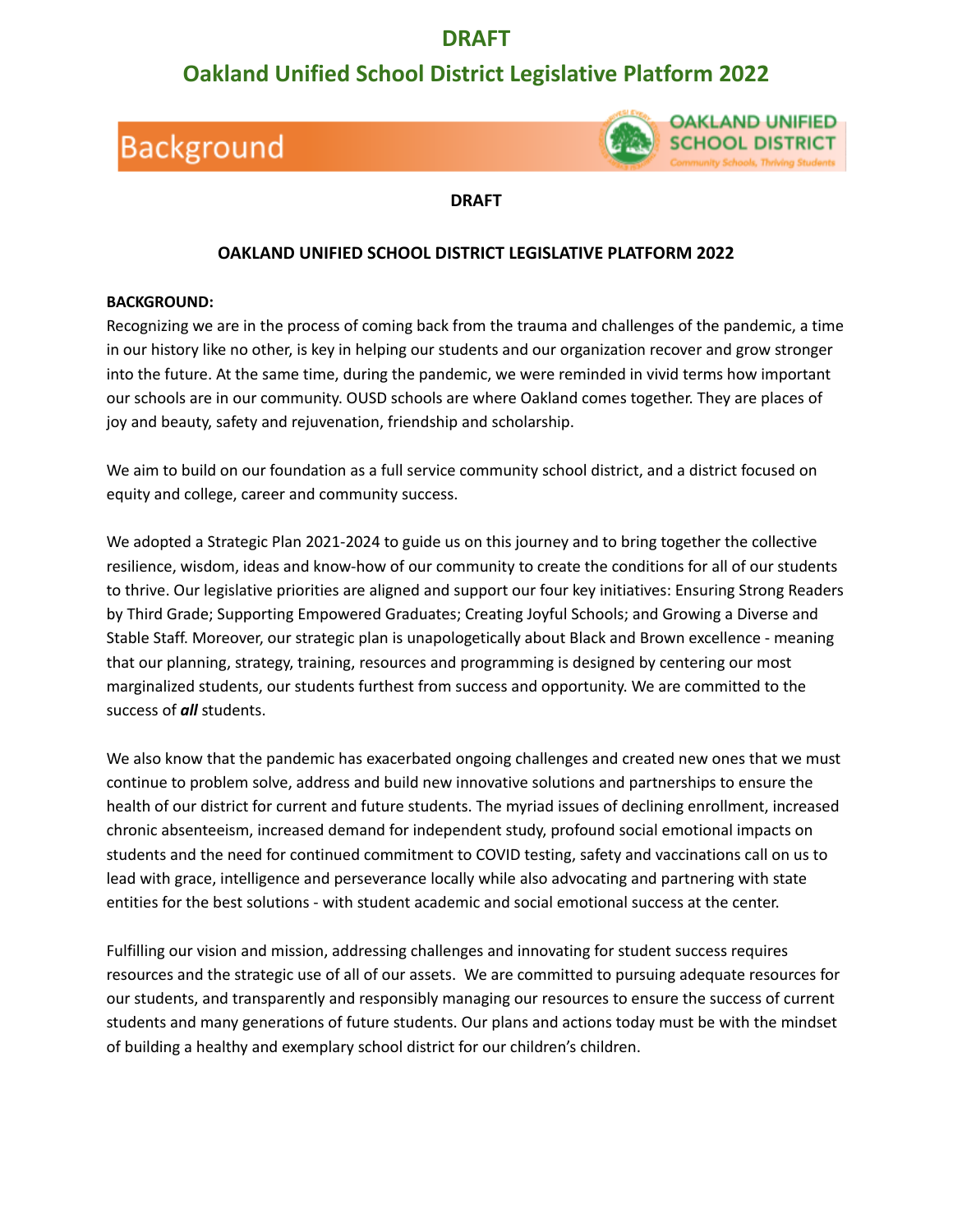

#### **LEGISLATIVE PRIORITY AREAS:**

**School Finance:** OUSD supports fiscal policies that provide stable, adequate, and equitable funding that reflect the costs of giving our students—regardless of their background—what they need to be successful in school and in the community. We support providing an additional year of hold harmless as the start of a multi-year soft landing approach to address the enrollment and attendance declines resulting from the pandemic era. We also support increasing base LCFF funding and ultimately to shift from ADA to an enrollment-based funding system, ensuring California is among the top ten in the nation in per-student spending. We also recognize that our state's reliance on one-time and categorical funding mechanisms can present long term budgeting challenges. State and federal fiscal resources should recognize and accommodate regional cost differences and unique costs of serving vulnerable student groups who need additional instructional and non-instructional support to attain educational parity, such as unhoused and refugee students.

**Accountability:** OUSD supports a multiple-measures accountability system that aligns with our continual improvement model catalyzed by the Local Control and Accountability Plan and the California School Dashboard. We believe a continuous improvement approach to accountability will propel our District and schools toward increased performance targets through careful analysis of student performance data that includes the use of a student growth model when evaluating annual standardized assessment results. Additionally, OUSD will create new efficient and effective systems to monitor the requirements that accompany state and federal grants and the other laws that attribute responsibility to public schools for oversight.

**Career Technical Education:** We support the continued and increased investment in the Career Technical Education (CTE) Incentive Grant Program that augments our local parcel tax and supports our effort to expand CTE opportunities for all students. Our local initiative has shown great results in increasing graduation rates, which are a top priority for our district. We are active participants in the K-12 Strong Workforce Program, collaborating with other K-14 CTE providers in our region to meet the needs of our students and our community. We support predictable, multiyear grants that allow us to flexibly invest in promising, high-quality local pathways without unnecessary state bureaucracy and requirements that inhibit our ability to expand CTE to all students.

**Charter Schools:** OUSD supports student-focused charter school policies along the full policy continuum that promote a shared responsibility to educate all of Oakland's youth, including our most vulnerable populations such as students with moderate/severe disabilities, English Learners, newcomers, homeless students, and foster youth. State charter policy must do more to ensure that charter schools serve all students, as they are legally obligated to do.

We believe that California should continue to evaluate charter school policies to ensure that charter schools beneficially augment educational programs offered in the district and in their communities in ways that reflect the needs and demographics of the district and community. Additionally, OUSD believes that the regulations governing Proposition 39 facilities requests need to recognize the unique facilities needs of specific student groups, such as English learners and students with disabilities, whose educational programs and services result in nontraditional facilities needs. Current Proposition 39 regulations do not explicitly allow districts or charter schools to consider the facility space needs for students with disabilities when determining available capacity or facilities needs for charter school requests.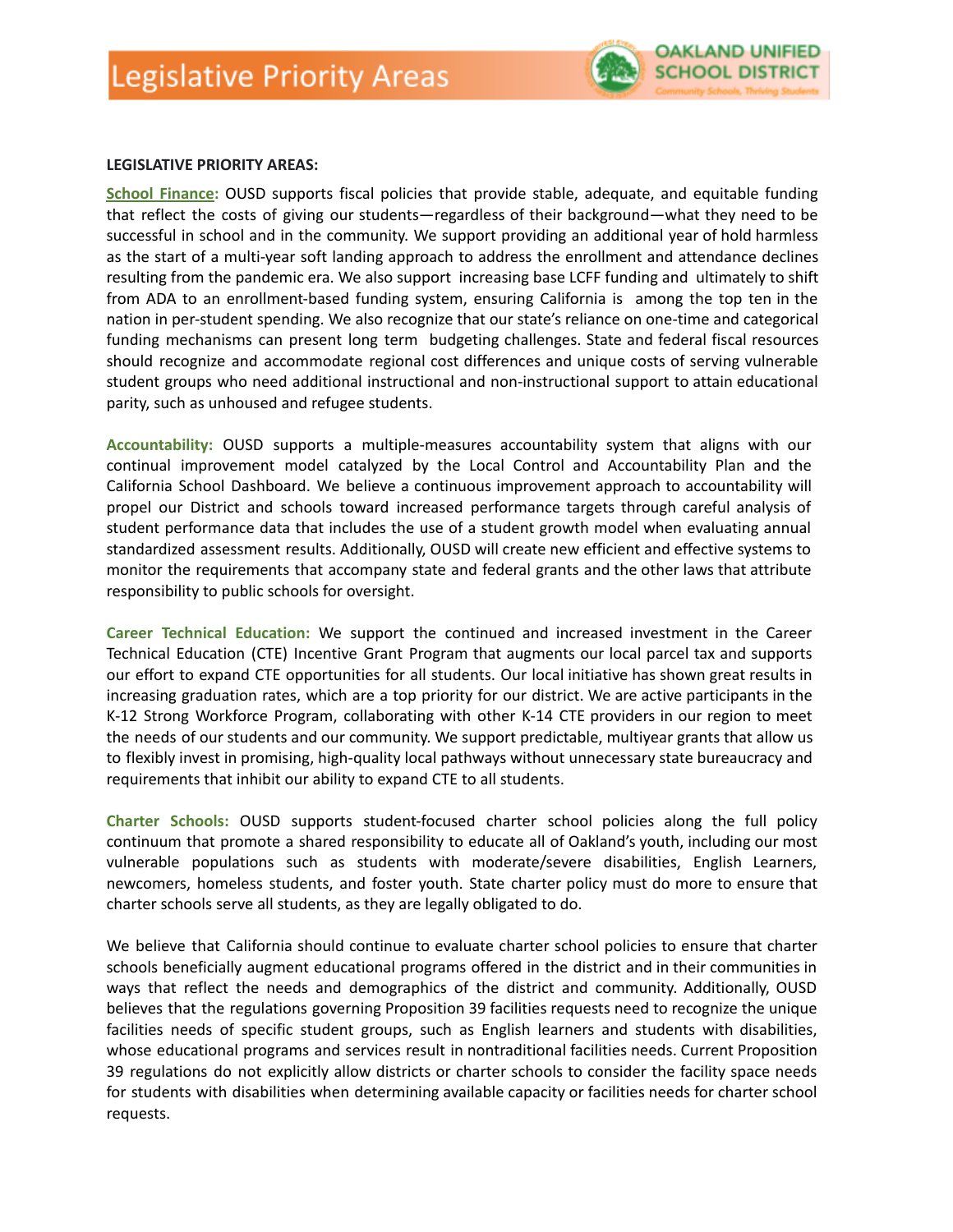

**Climate Resilience.** California is confronting challenges associated with the changing climate: power shutoffs, wildfires, drought, and related disasters, in addition to the longstanding challenge of earthquakes. The State has worked to provide resources to cities and counties to ensure continuity of critical infrastructure; it must recognize schools as essential providers as well in these emergency situations. Schools need assistance to ensure their resilience and ability to continue serving their communities during these challenges. Schools are important partners for meeting California's climate goals. With appropriate resources, schools can invest in green infrastructure, shade structures, renewable energy, energy storage, and electric vehicles, and can address the health impacts of residual groundwater contamination from local industrialization. Ultimately, ADA is impacted when power and other public health and safety shutoffs occur and districts consequently lose funding.

**Community Schools:** OUSD believes that creating safe, caring and supportive schools is essential to ensuring students' academic and social success. We have created health and wellness goals that support social, emotional, mental, and physical health and employ a restorative justice model that works to lower our rate of suspension and expulsion and to foster positive school climate. We support increased resources that fund the district to address both the physical and mental health needs of our students and allows the district to respond to student misconduct in a constructive, locally determined manner. We also support a special provision that builds on the community schools model and provides incentives for districts to make vacant and/or underutilized facilities available to organizations providing essential services within our Community Schools model.

**Early Education:** OUSD supports policies that aim to achieve a coherent, high-quality pre-kindergarten system, with minimal application complexities and stable, meaningful funding. We know that high-quality early learning opportunities benefit all our children; particularly those who have not traditionally had access to high-quality programming. OUSD believes that providing a quality preschool experience sets a positive start for the child's educational career. By investing in preschool, children have short-term and long-term benefits, including improved academic and school readiness and higher graduation rates. We are committed to addressing the socio- economic challenges of our families that limit equitable access to the benefits of preschool.

**Human Resources:** OUSD supports policies that promote the recruitment and development of a diverse, talented workforce trained to meet the needs of California's increasingly diverse student body. Such policies should include investments along the full professional continuum, beginning with high-quality teacher preparation programs that provide in-the-classroom experience with master teachers, support for new teachers during the critically important first few years in the classroom, ongoing educator support to develop and refine skills in multicultural literacy as well as ethnic and language diversity, and tenure policies that promote continuous improvement in teaching practices. OUSD supports policies that create an accessible pathway into the teaching profession, including alternatives to high stakes licensure testing, and alleviate the hardship of high workforce attrition as well as the traditional hard-to-fill subject matters of science, mathematics, multilingual education, and special education. In addition, our community's high living costs make it difficult for promising young educators to afford teaching in the district; a high-cost community like Oakland warrants additional support to make the reward of teaching our students feasible. To this end, we support innovative policies to attract, retain and cultivate homegrown talent in communities like Oakland, such as affordable housing options to enable our educators to live in the city where they teach.